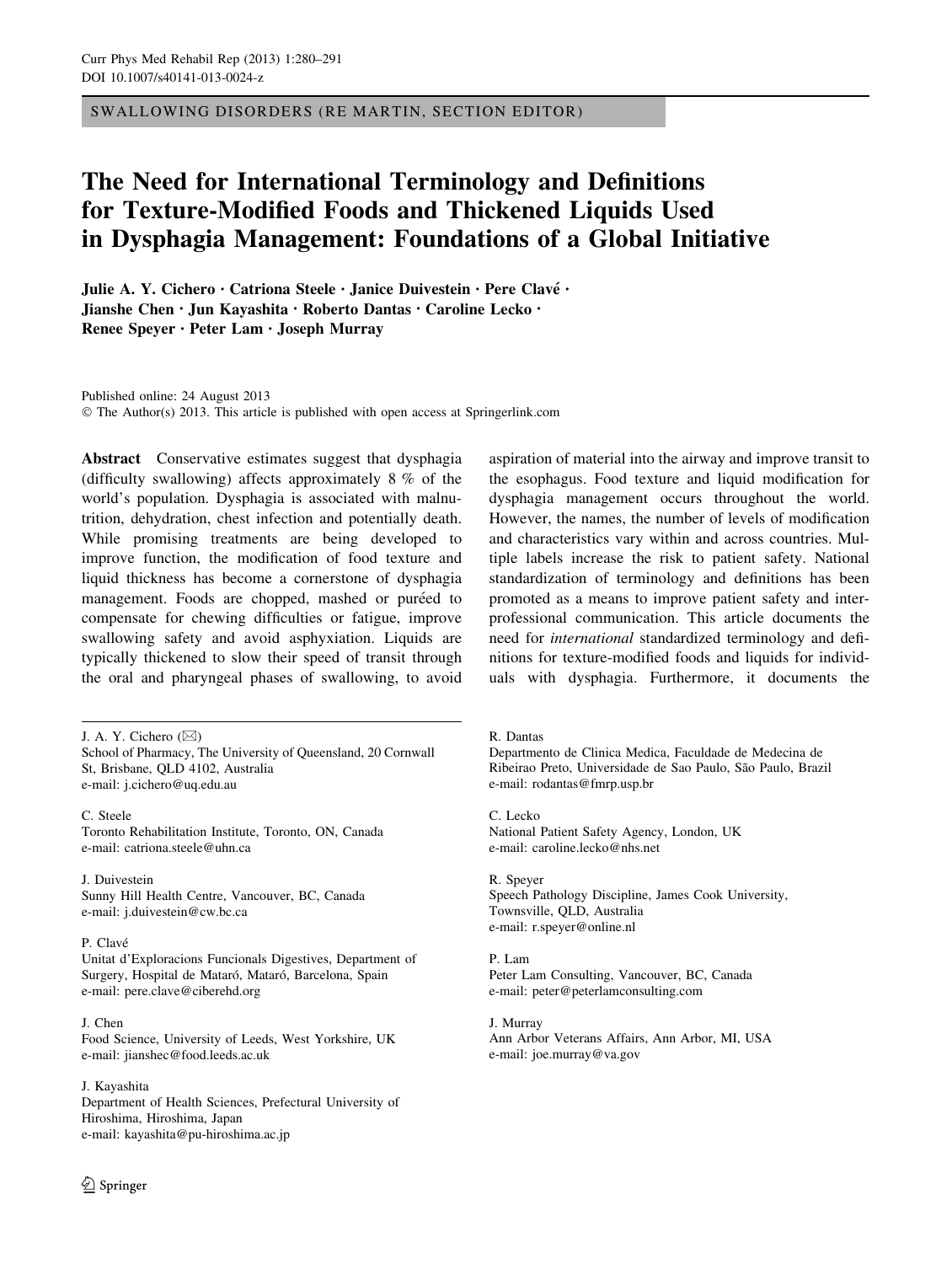research plan and foundations of a global initiative dedicated to this purpose.

Keywords Dysphagia · Deglutition · Deglutition disorders - Thickened liquids - Texture-modified food - Diet

#### Introduction

Each year, individuals of all ages all around the world are diagnosed with feeding or swallowing difficulties (dysphagia). At its broadest, dysphagia can be described as difficulty moving food, liquid, saliva or medication from the mouth to the stomach. Over the last 30 years, as the field of dysphagia research has grown, more technical definitions delineating the difference between oropharyngeal and esophageal dysphagia have emerged [\[1](#page-9-0)]. Oropharyngeal dysphagia is specifically classified by the World Health Organization in the International Statistical Classification of Diseases and Related Health Problems ICD-9 and ICD-10 (787.2, R13). The consequences of oropharyngeal dysphagia include dehydration, malnutrition, aspiration and asphyxiation and a negative impact on quality of life and social participation in eating and drinking. Conservative estimates suggest that 8 % of the worldwide population experiences difficulty eating regular food and drinking regular fluids because of dysphagia. According to the Population Reference Bureau this amounts to a sobering 99 million individuals from the developed world. Although dysphagia touches individuals across their life span, it is most insidious at either end of life, with infants and the elderly being frequently affected. Although sufferers are sometimes unaware of the disorder, oropharyngeal dysphagia is a highly prevalent clinical condition as it affects more than 30 % of patients with stroke [\[2](#page-9-0)], 60–80 % of patients with neurodegenerative diseases [\[3](#page-9-0)], 10–30 % of adults aged 65 and older [\[4](#page-9-0)] and more than 51 % of institutionalized elderly patients [\[5](#page-9-0)]. Treatment to rehabilitate swallowing function and compensation to 'work around' swallowing difficulties are common pathways for managing dysphagia. Although promising treatment research is being pursued, the provision of texture-modified foods (e.g., purée) and thickened liquids have become a cornerstone of dysphagia management.

Today's world looks very different from what it was even 30 years ago. Technology and travel have reduced distances and re-created a very large 'village': a global village. With the movement of both patients and health professionals around the world, the use of globally recognized terms for foods and liquids has clear advantages for facilitating the delivery of safe and quality therapeutic products to individuals with dysphagia. Further, in order for researchers to accurately determine which texturemodified diets or thickened fluids provide the greatest therapeutic benefit to our patients, it is critical that we all use the same terms, definitions and measurable characteristics. Standardized terminology and definitions will allow for consistent communication among health professionals, care providers, researchers and industry partners to improve quality of care and safety for patients. Wouldn't it be wonderful if ''nectar thick'' liquid or ''minced'' texture could mean the same thing in all parts of the world? This article aims to expose the need for international standardized terminology, document current national standardized terminologies and describe an international initiative for standardization of texture-modified foods and liquids as used in dysphagia management across the lifespan.

#### Why International Standardization?

Two primary reasons for pursuing international standardized terminology are: (1) improved patient safety and (2) evolution of the field of dysphagia to deliver better treatment outcomes. With regard to patient safety, texturemodified foods are generally provided to reduce risks associated with choking, while thickened liquids are provided to reduce risks associated with aspiration. Consequently, the ingestion of texture-modified foods and thickened fluids is rarely the diet of choice, but rather a diet of necessity for the person with dysphagia if they wish to maintain safe oral intake of nutrients [\[6](#page-9-0)].

#### Texture-Modified Food

It is easy to take the process of chewing and swallowing food for granted. The skill required to break down solid food, mix it with saliva, collect it into a cohesive bolus and transport it to the posterior of the oral cavity for swallowing can be challenging to near impossible for individuals with oropharyngeal dysphagia. Physiological or anatomical changes can increase the effort required in oral preparation so significantly that reduced amounts are consumed, and maintaining nutrition by oral means alone is compromised. For some individuals inefficient chewing can be a choking risk. Choking refers to an inability to breathe because the airway is blocked, constricted or swollen shut. Asphyxiation refers to inadequate delivery, uptake or utilization of oxygen by the body's cells, and it is often accompanied by carbon dioxide retention. When a bolus becomes lodged in the larynx or pharynx such that the airway is compromised, choking or asphyxiation may occur. Both terms are used in the literature to capture this phenomenon. The risk of death from asphyxiation in the general population has been reported as 0.66 fatalities per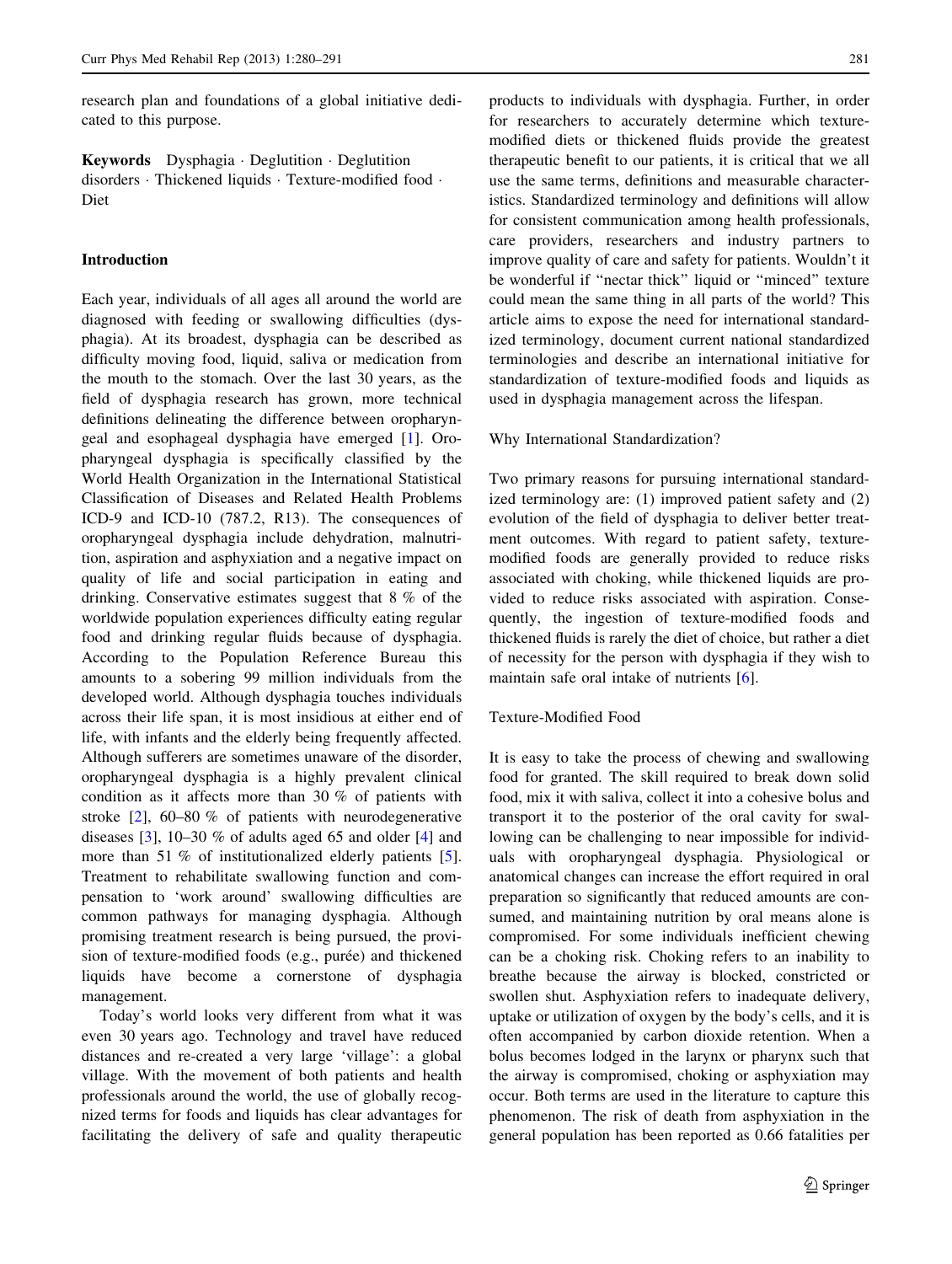100,000 people [[7\]](#page-9-0). The risk of asphyxiation increases with cognitive impairment, oral stage swallowing impairment and intellectual disability [\[7](#page-9-0)]. Information pertaining to choking hazards for adult and pediatric populations has been gathered from research relating to autopsy results and asphyxiation studies [[7\]](#page-9-0). It would be unethical to design research for individuals with dysphagia where one of the potential outcomes was a fatal choking risk.

Mature individuals with partial or missing dentition are reported to be more prone to asphyxiation from food [[8\]](#page-9-0). In one sample of 120 adults, autopsy reports of asphyxiated foods included: meat, pastries, bread, fruit, vegetables, egg and cheese. Hard-textured and fibrous foods require sufficient chewing strength and stamina to ensure the food is broken down sufficiently to avoid being a choking risk. Individuals with swallowing difficulties have been shown to have significantly reduced bite force when compared with those without dysphagia [\[9](#page-9-0)]. Reduced bite strength may be a function of aging associated with weakened musculature or the result of deterioration in health. Bite force is also associated with the number of remaining teeth, with a correlation between increasing prevalence of dysphagia apparent in those with fewer than 13 remaining teeth. It is also important to appreciate that bite strength varies as a function of gender and ethnicity. For example, males generally have a higher bite force that females, and ethnic Eskimos have a higher bite force than white Americans [[10\]](#page-9-0). In addition, there is evidence of wide inter-individual variation (110–370 N force), helping to explain why consumers may perceive the same food differently [\[10](#page-9-0)]. Those with high bite-force capabilities may perceive a food as weak or fragile, while other consumers with lower bite strength may struggle to fracture the same food substance.

In a retrospective study of 44 autopsy files for food asphyxia, 61 % of the deceased were described as edentulous or having a significant number of missing teeth [\[11](#page-9-0)]. Individuals who wear dentures have a different oral experience than those with teeth. Intact teeth are sensitive to vibration, in addition to force and pressure  $[10]$  $[10]$ . This tactile sensation allows us to appreciate crisp and crunchy food. However, a loss in this specific tactile sensation impacts on the perception of the force, and pressure required for chewing. Such is the case for individuals who wear dentures. In a small study ( $n = 15$ ) that looked at the impact of dentures on chewing, swallowing and choking, Berretin-Felix et al.  $[12\bullet]$  $[12\bullet]$  found that more than 80 % had chewing difficulties and 40 % reported swallowing difficulties. Of interest, 33 % reported difficulty with ingesting liquids, 13 % reported coughing and 46 % reported choking. The participants were then fitted with five dental implants in the mandibular arch, with their dentures converted to an implant-supported prosthesis. The dental implants integrate

with the bone in the lower jaw to provide permanent fixation and stability. The participants were tracked at 3, 6 and 18 months post-implant surgery. From 3 months postsurgery statistically significant declines in reported rates of masticatory difficulties, swallowing difficulties, difficulty ingesting liquids, choking and coughing were recorded. These results suggest that individuals who wear dentures are at higher risk for safe management of solids and liquids.

Although it has been established that improperly chewed food is a choking risk, a lack of dentition and/or chewing ability impacts nutritional adequacy. In a study of over 50,000 participants, Joshipura et al. [\[13\]](#page-10-0) found that edentulous men consumed fewer nutritious fibrous foods and more saturated fats and cholesterol than men with 25 or more teeth. Furthermore, Ansai et al. [[14](#page-10-0)] found that the mortality rate increased by 2 % for each missing tooth in individuals over 80 years, studied over a 4-year period. In particular, difficulty chewing soft food was associated with an increased risk of mortality (hazard ratio 2.38). These results held even after adjustment for gender, physical health and smoking status.

In order to limit the risk of choking, solid texture foods are often altered such that they require little or no chewing. Foods that require less chewing, and that are cohesive and moist, are typically seen as the easiest, and perhaps by these characteristics, safer to swallow. As shown in the discussion below, puréed foods feature heavily in national terminologies of texture-modified foods for dysphagia management. In a detailed review of texture-modified foods and liquids spanning 1981–1996, Penman and Thomson found wide variation in the degree of texture modification used and many different texture descriptions [\[15](#page-10-0)]. Texture-modified diets typically ranged from two to five categories of altered food consistency [[15,](#page-10-0) [16\]](#page-10-0). The most commonly described model of progression is noted in Table [1](#page-3-0).

Texture modification for infants is a normal response to the gradual development of their chewing skills. In western cultures, infants typically progress from foods requiring no chewing (purée), through foods with soft lumps, to mashed, chopped and soft food textures. There is limited literature available regarding the pediatric dysphagia diet, and any literature-based guidance for this population is drawn from information on normal feeding development. Carruth and Skinner [[17\]](#page-10-0) published milestones for infant feeding development. For example: eats food with tiny lumps (mean 8.7 months); chews soft foods (9.4 months); chews firm foods (10.5 months); chews and swallows firm foods without choking (mean 12.1 months); and chews foods that produce juice (15.2 months). The ability to tolerate unmodified foods depends on the infant's oral experiences and the ability of the lips, tongue and jaw to work as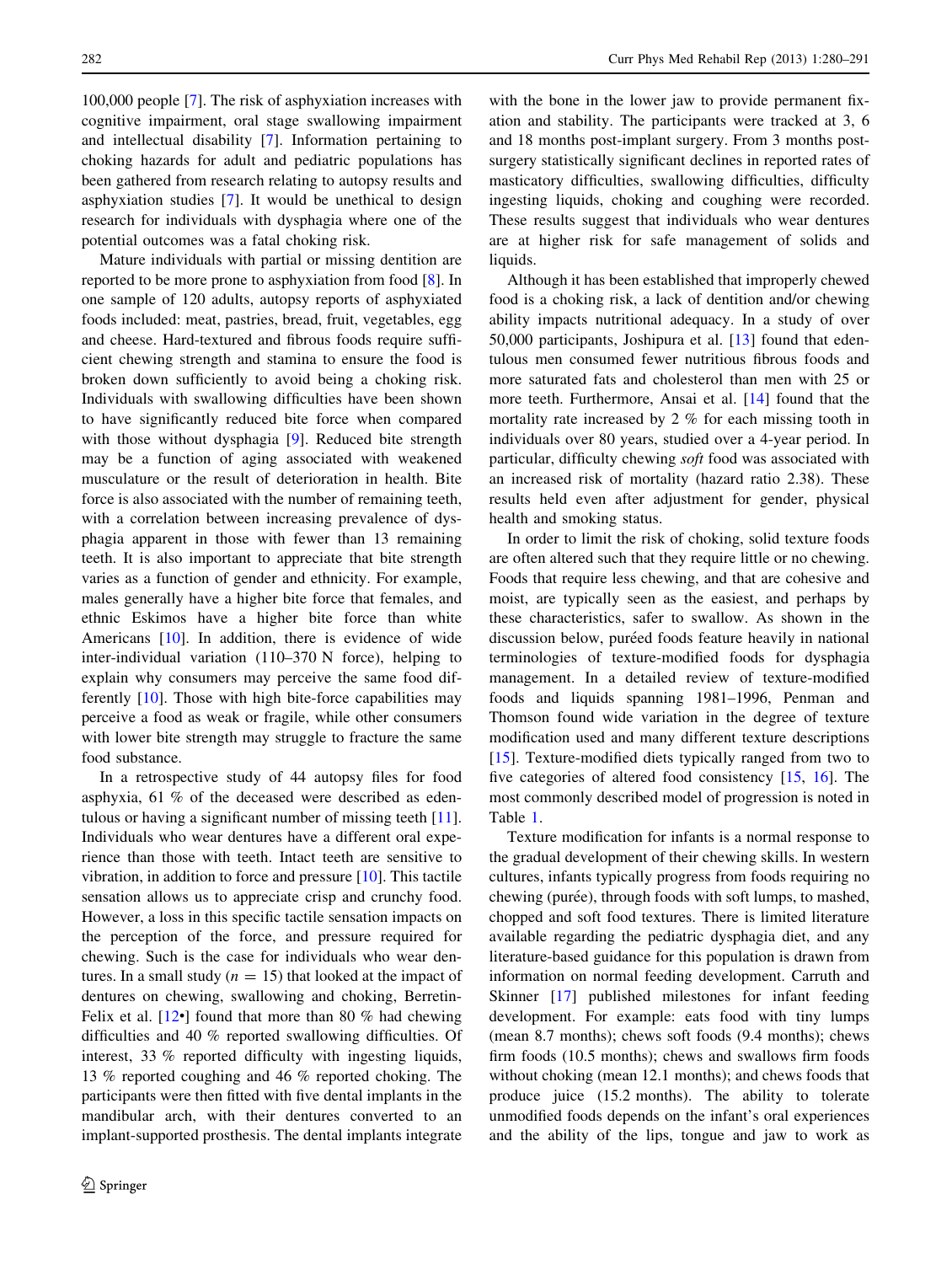<span id="page-3-0"></span>

| Table 1 Model of progression<br>of diets used for dysphagia<br>(adapted from Penman and<br>Thomson) $[15]$ | Food grading                                                             | Description of food texture                                                                                                                                                                                                                                                                                                      |  |  |
|------------------------------------------------------------------------------------------------------------|--------------------------------------------------------------------------|----------------------------------------------------------------------------------------------------------------------------------------------------------------------------------------------------------------------------------------------------------------------------------------------------------------------------------|--|--|
|                                                                                                            | Liquidized/thin purée<br>Thick purée/soft and<br>smooth<br>Finely minced | Homogenous consistency that does not hold its shape after serving<br>Thickened, homogenous consistency that holds its shape after serving and does not<br>separate into liquid and solid component during swallowing, <i>i.e.</i> , cohesive<br>Soft diet of cohesive, consistent textures requiring some chewing (particle size |  |  |
|                                                                                                            | Modified normal                                                          | most often described as $0.5 \times 0.5$ cm)<br>Normal foods of varied textures that require chewing, avoiding particulate foods                                                                                                                                                                                                 |  |  |
|                                                                                                            |                                                                          |                                                                                                                                                                                                                                                                                                                                  |  |  |

independent and co-dependent units. The ability to chew foods with firmness, hardness and different textures is also affected by the pattern of normal dental eruption in the first 2 years of life [\[17](#page-10-0)]. Children do not gain their second molars until they are 20–24 months of age, and they are thus not well equipped for grinding of food particles until that time [\[18](#page-10-0)]. Children typically achieve an adult pattern of muscle activation for the oral and pharyngeal stages of swallowing after 4 years of age [\[19](#page-10-0), [20\]](#page-10-0). To avoid accidental choking, most child development texts and websites recommend delaying the introduction of hard dry foods until after 3 years of age when sufficient biting and chewing skills have developed. Factors associated with risk of asphyxiation of food items in infants and children include: (1) inadequate dentition, (2) difficult food textures, (3) concurrent neuromuscular disease (e.g. cerebral palsy), and (4) need for supervision during eating.

Texture-modified food is usually provided to reduce risks associated with choking while eating. A specialist in dysphagia will determine the person's ability to safely manage food textures and recommend an optimal diet based on this assessment. Much like a medical prescription, the product should consistently meet certain standards for safety. Provision of an incorrect product can result in adverse events. Two hundred autopsy studies of the elderly found that semi-solid foods contributed to a large number of asphyxiations [[8\]](#page-9-0). Coronial inquests have identified staff confusion regarding food textures and their labels as factors specifically noted to contribute to patient death [[21](#page-10-0)••].

It has been estimated that the prevalence of modified food texture use in long-term care facilities is somewhere between 15 and 30 % [\[22](#page-10-0)]. An American task force identified 40 different names used to label solid food, while an Australian study found 95 different labels used to describe texture-modified foods [\[6](#page-9-0)]. If such variability exists within countries, global inconsistency is likely to be staggering.

#### Thickened Liquids

Safety of swallowing of liquids is another area of concern for individuals with dysphagia. As opposed to the concerns around asphyxiation and choking, professional anxiety around swallowing liquids relates to the risk of aspiration and the sequelae of life-threatening chest infection. Regular (thin) fluids require finely tuned coordination and timing between a multitude of muscles and nerves to allow the bolus to flow through the pharynx and past the entry to the airway on its way to the esophagus and stomach. Thick liquids tend to flow more slowly, and there is an assumption that slower flow allows better control during swallowing. Safety of swallowing liquids is often evaluated during a clinical examination. Further formal evaluation may follow using instrumental techniques such as videofluoroscopy (modified barium swallow) or fiberoptic endoscopic evaluation of swallowing (FEES). These investigations may also help determine whether the individual will benefit from thickened liquids and if so the thickness level.

that pose a choking hazard (particle size most often described as  $1.5 \times 1.5$  cm)

The literature shows that the use of thickened fluids for dysphagia has undergone an exponential increase since the beginning of the century, with early studies dating from 1993. Thick fluids have been credited with inducing a number of physiological changes to swallowing biomechanics that may contribute to safer swallowing. A 2013 study using a 3D CT scanning system clearly documented differences between the physiological response of healthy individuals to swallowing thin and thickened liquids [\[23](#page-10-0)]. Specifically, thin liquids were found to arrive sooner and remain longer in the hypopharynx than honey-thick liquids. True vocal cord closure was reported to occur sooner and last for longer than for thick liquids [[23\]](#page-10-0). In other research, swallowing thick or dense fluids (1) results in smaller sip sizes [[24\]](#page-10-0), (2) elicits a longer period of deglutition apnea and longer bolus transit times  $[25]$  $[25]$ , (3) improves timelines of swallow reflex initiation relative to the bolus arriving in the pharynx  $[26]$  $[26]$  and (4) results in improved airway protection and more normal swallow-respiratory patterns [[25,](#page-10-0) [26](#page-10-0)]. There is little difference in suprahyoid muscular activity between liquids and thin pastes (i.e. apple sauce and chocolate pudding) reported [[27\]](#page-10-0). However, it is important to be aware that the amplitude of maximum muscular activity has been found to increase from (1) liquids to thick pastes (i.e. cheese spread and peanut butter) and (2) from thin pastes to thick pastes. Total swallow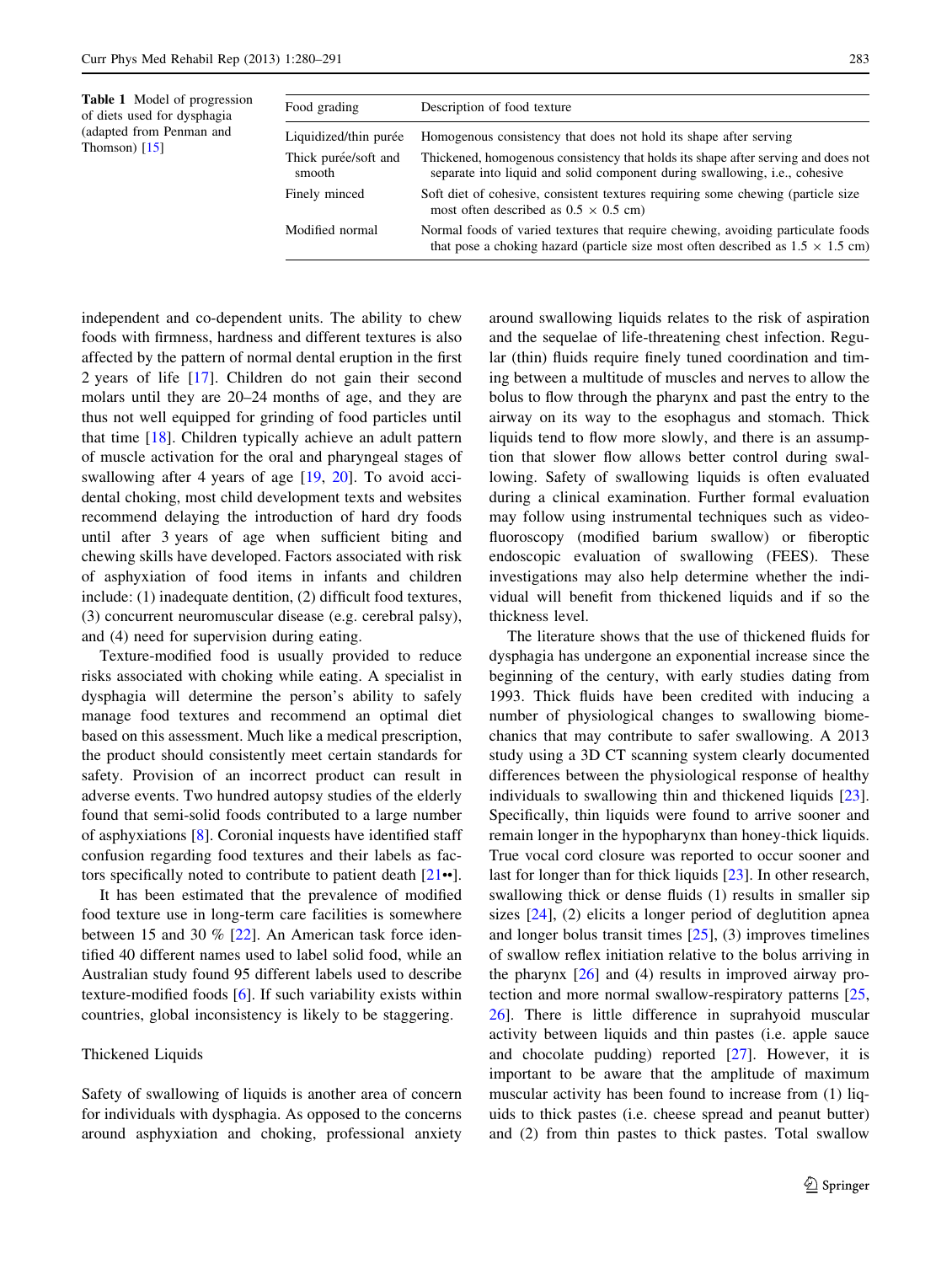duration increases from liquids to thin pastes to thick pastes. Raut et al. [\[28](#page-10-0)] therefore, cautioned that for 'weak and feeble patients' or those with pharyngeal phase dysfunction, the ability to swallow thick and viscous substances may be even more impaired because of difficulty generating the tongue and pharyngeal pressures required to move the bolus. Consequently, the use of thickened liquids can contribute to incomplete clearance from the pharynx and a higher risk of aspiration from post swallow residue.

Research is limited in relation to the number of different levels of thickened fluids that might be required to meet the different needs of patients with dysphagia. Most studies have compared swallowing performance at either end of the viscosity continuum, for example demonstrating benefits when comparing thin fluids versus paste thickness [[26,](#page-10-0) [27](#page-10-0)]. Perhaps this is where the perception by swallowing specialists that 'the thicker the liquid, the safer the swallow' originates. However, patients who aspirate very thick liquids tend to have worse health outcomes, including fatal ones  $[29]$  $[29]$ . Clavé et al.  $[30]$  $[30]$  reported that both nectar-thick  $(274 \text{ mPa s})$  and pudding-thick  $(3,931.2 \text{ mPa s})$  liquids reduced aspiration in patients with diagnoses of brain injury and neurodegenerative diseases. Reduced aspiration was also reported by Robbins et al. [\[31](#page-10-0)] in adults with Parkinson's disease and/or dementia who aspirated thin liquids and were then randomly assigned to receive either nectar-thick liquids (300 mPa s) and a thicker consistency that was labeled honey-thick, but technically fell in the pudding-thick range (3,000 mPa s).

Since the inception of thickened liquids as a treatment for dysphagia, the Logemann and Robbins et al. [[29,](#page-10-0) [31\]](#page-10-0) studies are the only known randomized control trials (RCT) for dysphagia fluid thickness reported in the literature. In an RCT continuing from the initial study [\[31](#page-10-0)], Robbins et al. [[31\]](#page-10-0) found that for individuals with dementia in longterm care settings, there was a two-fold increase in the incidence of pneumonia for individuals who consumed 'honey-thick' (as noted, actually 'pudding-thick') liquids over a 3-month time interval as opposed to individuals receiving 'nectar-thick' fluids. These data also show that while the prescription of thickened liquids may reduce aspiration when compared with thin liquids, it does not prevent the development of aspiration pneumonia. Aspiration and aspiration pneumonia are related, but are two distinct outcomes.

Robbins et al.'s [\[31\]](#page-10-0) use of the label ''honey-thick'' to describe a liquid of 3,000 mPa s clearly demonstrates a challenge for the dysphagia field with respect to terminology and product classification. When the viscosity of a product does not match the expected range implied by its label, there is potential for confusion and inappropriate use of products for people with dysphagia. In the Robbins et al. [[31\]](#page-10-0) study, negative findings of longer periods of hospitalization, poorer health outcomes and more frequent antibiotic use should have been attributed to pudding-thick rather than to honeythick liquids. Clinicians and researchers need to be confident that the name, definition, and rheological value of 'nectarthick' in North America, for example, is the same as 'nectarthick' in Europe, South America, South Africa, China, New Zealand and indeed the rest of the world.

Penman and Thomson's [[15\]](#page-10-0) review of nomenclature for dysphagia diets demonstrated a large variation in the number of consistencies of thickened fluids offered ranging from a single level of 'thickened only' to up to six variations of fluid thickness (see Table [2\)](#page-5-0). Atherton et al. [[6\]](#page-9-0) reported 39 different labels for thickened liquids used by clinicians in Australia, used prior to national standardization. In addition, words used to describe thickened liquids in the dysphagia literature are also variable and often not well defined. Researchers have used the words 'pudding,' 'thickened liquid' and even 'honey-thick liquid' without providing a definition of what they mean by these terms [\[23](#page-10-0), [25–28](#page-10-0)]. If adjustment of fluid thickness has a reliable and demonstrated impact on improved health outcomes, then the exact thickness of the liquids needs to be identified, described and reported in such a way that it can be reliably reproduced.

Infants with dysphagia are also provided thickened liquids; however, these are often thinner than those provided to adults in order that they can pass through a nipple/teat. Studies have objectively reported the values of thickened liquids used for infants; however, evidence supporting the therapeutic benefit of specific thickness levels remains elusive [[32,](#page-10-0) [33](#page-10-0)]. In the review of uptake of Australian standardized terminology and definitions, respondents indicated that the lowest level reported by the current Australian standards (level 150, midly thick), was too thick for infant use  $[21\bullet]$  $[21\bullet]$ . A thinner consistency and an appropriate descriptive label are required to suit their needs.

## Measuring the Characteristics of Texture-Modified Food and Thickened Liquids

The question of how thickness is measured has been gathering momentum over the last 16 years. Collaboration with experts in rheology and material property characterization is helping to drive the field forward [[34](#page-10-0)–[37\]](#page-10-0). Inter-professional collaboration between health research and engineering is critical to the development, measurement and description of products that aid safe swallowing. Although objective measurement of fluids has been gaining traction over the last decade, formal methods of measuring texture-modified foods that are reliable and accessible are still in their infancy. Determining the features of texture-modified foods that most need measurement for consistency of products and their role in safe swallowing is an emerging field [\[10](#page-9-0)].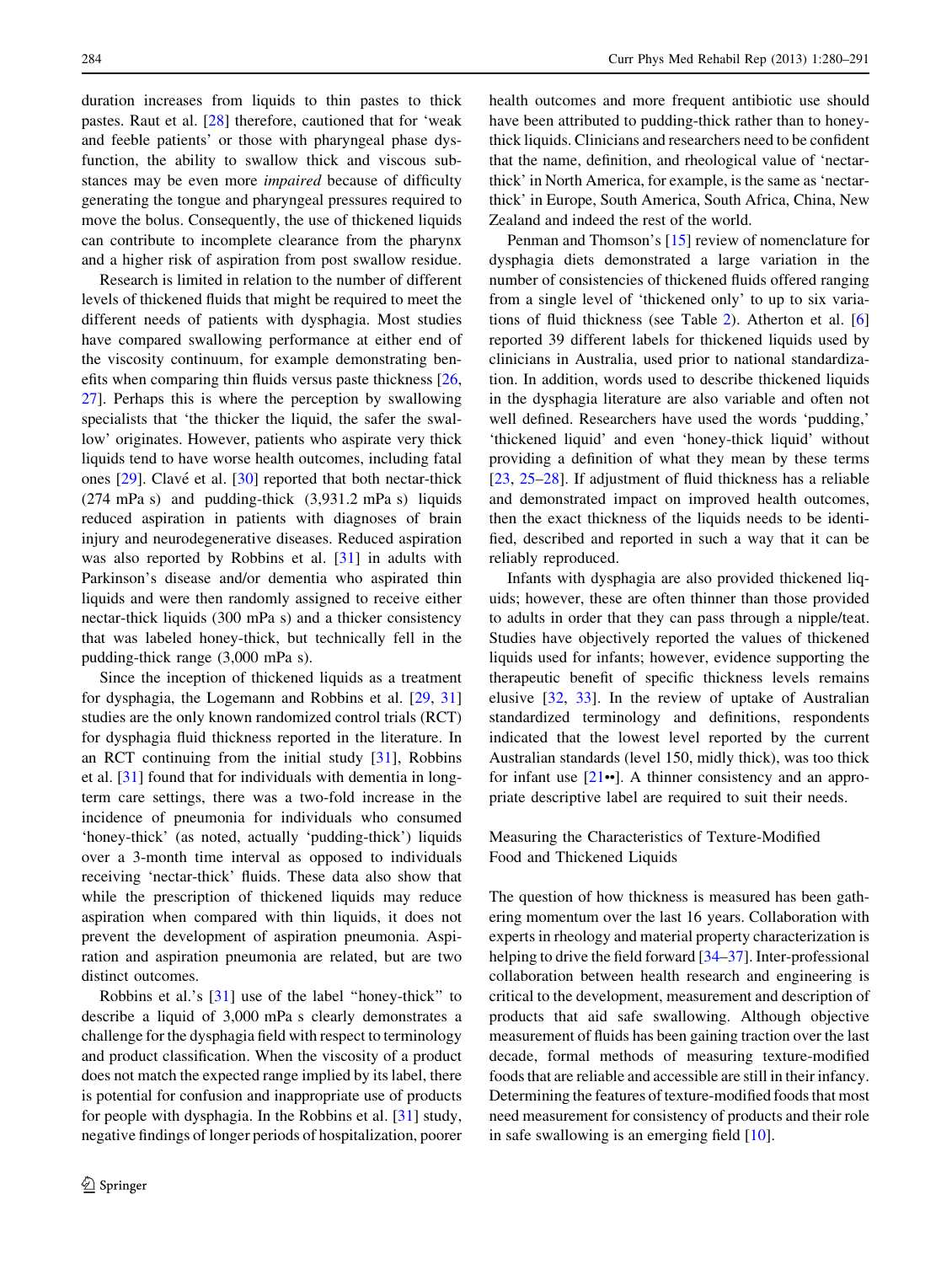Fluid name and level Description of fluid thickness Level 1—nectar Like nectar Level 2—honey Like honey Level 3—pudding Like pudding Thin Water and all juices thinner than pineapple Thick All other liquid including milk and any juice not classified as thin Thickened **Liquids** thickened with starch to puretied consistency Watery Water, tea, coffee Milky Milk and most fruit juices Single cream Ensure Plus and Enterat Double cream Tomato juice, thinned puréed fruit, creamed soups Custard Cheese or custard sauce, smooth yogurt Semi-solid Thick-set yogurt, blancmange, mashed potato

<span id="page-5-0"></span>Table 2 Themes of thickened fluid classification based on Penman and Thomson's review of dysphagia diets [[15](#page-10-0)]

Supporting Individuals with Dysphagia: The Role

of Industry

Individuals with dysphagia may be discharged from the hospital still requiring texture-modified foods and liquids. Individuals in aged care facilities rely on such products. Industry has supported individuals with dysphagia by developing: (1) powders and liquids that thicken fluids to allow patients choices in their thickened beverages, (2) prethickened liquids in a variety of flavors that take the guess work out trying to produce a consistent fluid thickness level and (3) pre-packaged texture-modified food for convenience. There are inherent issues relating to consistent thickness levels when individuals make up their own drinks using thickening agents [[35,](#page-10-0) [38\]](#page-10-0). A recent study shows that thickened fluids for dysphagia patients prepared in the hospital by clinicians were significantly different from those prepared in the laboratory, yet both used the same instructions [[39](#page-10-0)•]. In addition, little is known regarding whether the 'nectar-thick' or 'puree' of company  $A$  is in fact equivalent to the 'nectar-thick' or 'purée' of company B. This presents a safety issue. For industry the problem is compounded by differences in national terminology. The product label may not be able to accommodate three or four different terms for products manufactured centrally but distributed internationally. These realities lead to an increase in chances for mistakes to be made.

## Published National Standards

Over the last decade, there has been a move toward national standardization of terminology and definitions for texture-modified foods and liquids. We are aware that Australia, Ireland, Japan, New Zealand, Sweden, the UK, the USA and Denmark have published national descriptors [\[6](#page-9-0), [40–43](#page-10-0), [44](#page-10-0)••, [45](#page-11-0), [46](#page-11-0)]. At the time of writing, Canada is in the process of developing national guidelines. These

published materials are summarized in Tables [3](#page-6-0) and [4.](#page-6-0) Unpublished information, provided by colleagues from Spain, The Netherlands and Brazil, are also included in the tables. Advice from colleagues in these countries suggests these are the most common names used, although variation exists from region to region, north to south and east to west.

A review of these tables demonstrates both similarities and differences. In addition to regular food, there are typically three levels of texture-modified foods, with some countries having as many as five. Some countries differentiate food textures based on the size of particles included in the diet. This has the benefit of providing a means of quality control of food service kitchens. The words 'soft' and 'purée' feature consistently in western dysphagia diets. The Japanese texture-modified food standards blend textural information with nutritional information. Some standards include liquids, such as soups, as part of their 'food texture modifications.' However, differentiation between solids and liquids appears to form the basis of separation into thickened liquids versus texture-modified foods for other countries. For liquids where there are only two levels of differentiation, 'thin' and 'thickened' are the dichotomous labels used.

For countries with multiple levels of thickened liquid differentiation, there are typically three to four levels of increasing thickness. The American and Japanese descriptors include specific rheological measures for their liquids, and both use a shear rate of 50  $s^{-1}$ . Numbered gradings or stages of 1–3 are common. The Australian system has used wider variation in the numbering system (level 150, 400 and 900), described in their publication as similar to sunscreen protection factor ratings where increased sun protection is implied from larger numbers (SPF 15, 30) [[6\]](#page-9-0). For liquids, larger numbers indicate increased thickness levels. The Australian system employed a dual numerical and descriptive labeling system. Descriptions of thickness such as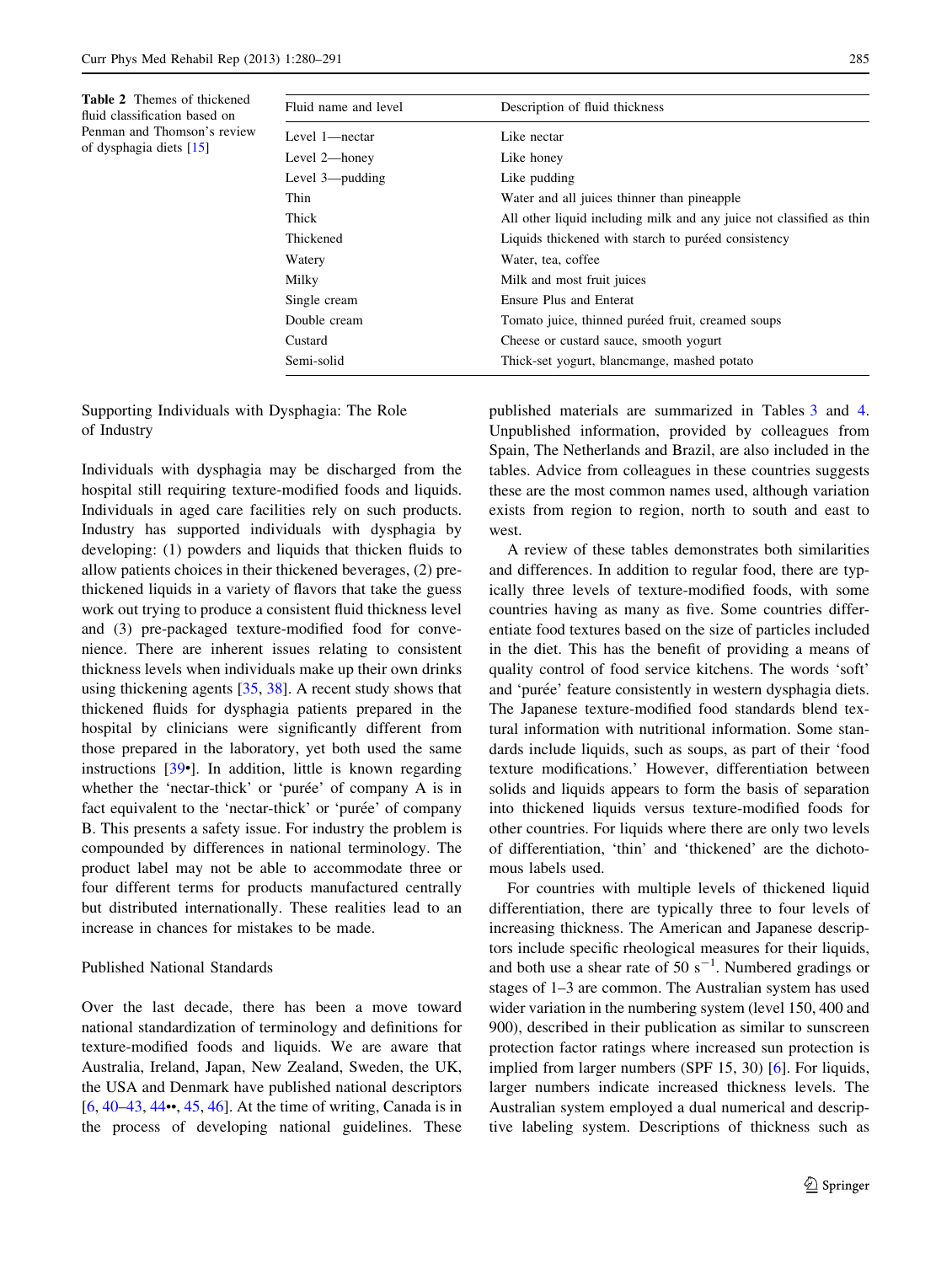| <b>Country</b>     | "Water-like"<br>$\overline{a}$   |                            |                                      |                                      | "Pudding-like" $>$                 |
|--------------------|----------------------------------|----------------------------|--------------------------------------|--------------------------------------|------------------------------------|
| <b>USA</b>         | Thin                             |                            | Nectar-Like                          | Honey-like                           | Spoon-thick                        |
| (NDD)[45]          | $(1-50 \text{ cP}^{\text{a}})$   |                            | $(51-350 \text{ cP}^{\text{a}})$     | $(351-1750 \text{ }cP^a)$            | $(>1750cP^a)$                      |
| United             | Thin                             | Naturally thick fluid      | Thickened fluid – stage              | Thickened fluid - stage              | Thickened fluid – Stage 3          |
| Kingdom[44]        |                                  |                            |                                      | 2                                    |                                    |
| Australia $[6]$    | Regular                          |                            | Level $150 -$                        | Level $400 -$                        | Level $900 -$                      |
|                    |                                  |                            | Mildly thick                         | moderately thick                     | Extremely thick                    |
| Ireland $[40]$     | Regular                          | Grade $1 -$                | Grade $2-$                           | Grade $3-$                           | Grade $4-$                         |
|                    |                                  | Very mildly thick          | Mildly thick                         | Moderately thick                     | Extremely thick                    |
| Japan              | Less mildly thick                | Mildly thick               | Moderately thick                     | Extremely thick                      | Over Extremely thick               |
| (JSDR)             | $(< 50$ mPa.s <sup>a</sup> )     | $(50-150 \text{ mPa.s}^a)$ | $(150-300 \text{ mPa.s}^{\text{a}})$ | $(300-500 \text{ mPa.s}^{\text{a}})$ | $(> 500 \text{ mPa.s}^{\text{a}})$ |
| scheme $[41]$      |                                  |                            |                                      |                                      |                                    |
| Canada             | Regular/Thin/Clear               |                            | Nectar / Stage 1 / Level             | Honey / Stage 2 /                    | Pudding / Spoon thick /            |
|                    |                                  |                            | $1/ > 250cP / 51-350cP$              | Level $2/ > 800$ cP /                | Stage 3 / level 3 / > 2000 cP /    |
|                    |                                  |                            |                                      | 351-1750cP/                          | $> 1750$ cP                        |
|                    |                                  |                            |                                      | Default Thick                        |                                    |
| Denmark $[46]$     | Normal                           | Chocolate milk             | Syrup                                | Jelly                                |                                    |
| Spain              | Thin                             |                            |                                      | Medium                               | Full protection/thick/pudding      |
| <b>Netherlands</b> | Thin                             |                            | 'Thickened'                          |                                      | Pudding-like                       |
| <b>Brazil</b>      | Normal or thin<br>Thicker liquid |                            | Nectar or Honey                      |                                      | Paste or Creamy                    |
|                    |                                  |                            |                                      |                                      | (Homogenous or                     |
|                    |                                  |                            |                                      |                                      | Heterogenous)                      |
| Sweden $[43]$      | Liquids                          | Thickened liquids          |                                      |                                      |                                    |
|                    |                                  |                            |                                      |                                      |                                    |

<span id="page-6-0"></span>Table 3 International terminology for thickened liquids

<sup>a</sup> Shear rate 50 s<sup>-1</sup>; both cP and mPa s are used in the literature as the unit of viscosity, 1 cP = 1 mPa s

#### Table 4 International terminology for texture-modified food

| <b>Country</b>                                                                   | <b>Regular food</b><br>$\prec$                                    |                                                                                                                                                       |                                                                                     |                                                                                                                                                         |                                                                                               | <b>Extensively</b><br>texture modified food >                  |
|----------------------------------------------------------------------------------|-------------------------------------------------------------------|-------------------------------------------------------------------------------------------------------------------------------------------------------|-------------------------------------------------------------------------------------|---------------------------------------------------------------------------------------------------------------------------------------------------------|-----------------------------------------------------------------------------------------------|----------------------------------------------------------------|
| USA (NDD) $[45]$                                                                 | Regular                                                           | Dysphagia Advanced<br>(bite sized, $< 2.5$ cm)                                                                                                        | Dysphagia mechanically<br>altered (0.6cm)                                           | Dysphagia pureed                                                                                                                                        |                                                                                               |                                                                |
| United<br>Kingdom[44]                                                            |                                                                   | Texture $E -$<br>Fork mashable<br>dysphagia diet (1.5cm)                                                                                              | Texture $D -$<br>Pre-mashed dysphagia diet<br>(0.2cm)                               | Texture $C -$<br>Thick Puree Dysphagia Diet                                                                                                             | Texture $B -$<br><b>Thin Puree</b><br>dysphagia diet                                          |                                                                |
| Australia[6]                                                                     | Regular                                                           | Texture $A -$<br>Soft $(1.5cm)$                                                                                                                       | Texture B-<br>Minced + Moist $(0.5cm)$                                              | Texture $C -$<br>Smooth pureed                                                                                                                          |                                                                                               |                                                                |
| Ireland $[40]$                                                                   |                                                                   | Texture A -<br>Soft                                                                                                                                   | Texture B -<br>Minced and Moist                                                     | Texture $C -$<br>Smooth Pureed                                                                                                                          | Texture D -<br>Liquidised                                                                     |                                                                |
| Japan (Hardness,<br>cohesiveness and<br>adhesiveness<br>ranges<br>available)[41] | Level 5<br>Normal diet                                            | Level 4<br>Soft food                                                                                                                                  | Level 3<br>(Dysphagia Diet)<br>Paste containing meat/fish                           | Level <sub>2</sub><br>(Dysphagia Diet)<br>Jelly food with protein<br>[Rough jelly surface]                                                              | Level 1<br>(Dysphagia Diet)<br>Smooth Jelly food<br>with protein, except<br>for meat and fish | Level 0<br>(Test Food)<br>Smooth Jelly food<br>without protein |
| Canada                                                                           | Easy to chew<br>or Regular /<br>General /<br>Dysphagia<br>General | Chopped or diced /<br>Dypshagia Soft/<br>Dysphagia soft +<br>minced / stage 3 / Level<br>3 / Dental soft / Easy to<br>chew with minced meat<br>cut up | Advanced Minced /<br>Minced with finger foods /<br>Diced / Chopped /<br>Soft minced | Minced /<br>Mashed / Modified minced /<br>Dysphagia Fully totally<br>minced / Level 2 mechanical<br>/ minced moist / minced<br>meat modified vegetables | Pureed /<br>Thin Pureed /<br>Dysphagia Pureed /<br>Stage 1 / Level 1/<br>Semi-pureed          | Blenderized /<br>liquidized                                    |
| Denmark[46]                                                                      | Normal                                                            | Soft                                                                                                                                                  |                                                                                     | Puree                                                                                                                                                   |                                                                                               |                                                                |
| Spain                                                                            | Normal                                                            | Easy mastication                                                                                                                                      |                                                                                     | Puree                                                                                                                                                   |                                                                                               |                                                                |
| <b>Netherlands</b>                                                               | Normal                                                            | Normal with soft<br>$meat/fish/chicken - no$<br>particulates (e.g peas,<br>rice)                                                                      | Mashed                                                                              | Puree                                                                                                                                                   |                                                                                               |                                                                |
| <b>Brazil</b>                                                                    | Solid                                                             |                                                                                                                                                       |                                                                                     |                                                                                                                                                         |                                                                                               | Soft Solid or Puree                                            |
| Sweden[43]                                                                       | Regular or<br>Cut                                                 | Coarse Paté                                                                                                                                           | Timbales                                                                            | Jellied products                                                                                                                                        | High viscosity<br>fluids                                                                      | Low viscosity fluids                                           |

mildly thick, moderately thick or extremely thick can be seen in the Australian, New Zealand and Irish standards that share similar origins [\[6](#page-9-0), [40](#page-10-0), [42\]](#page-10-0). The American standards use terms reflective of real fluids that people may be familiar with such as 'nectar' or 'honey' or indications of thickness by the utensil required to consume it (e.g., spoon) [[45\]](#page-11-0). Note that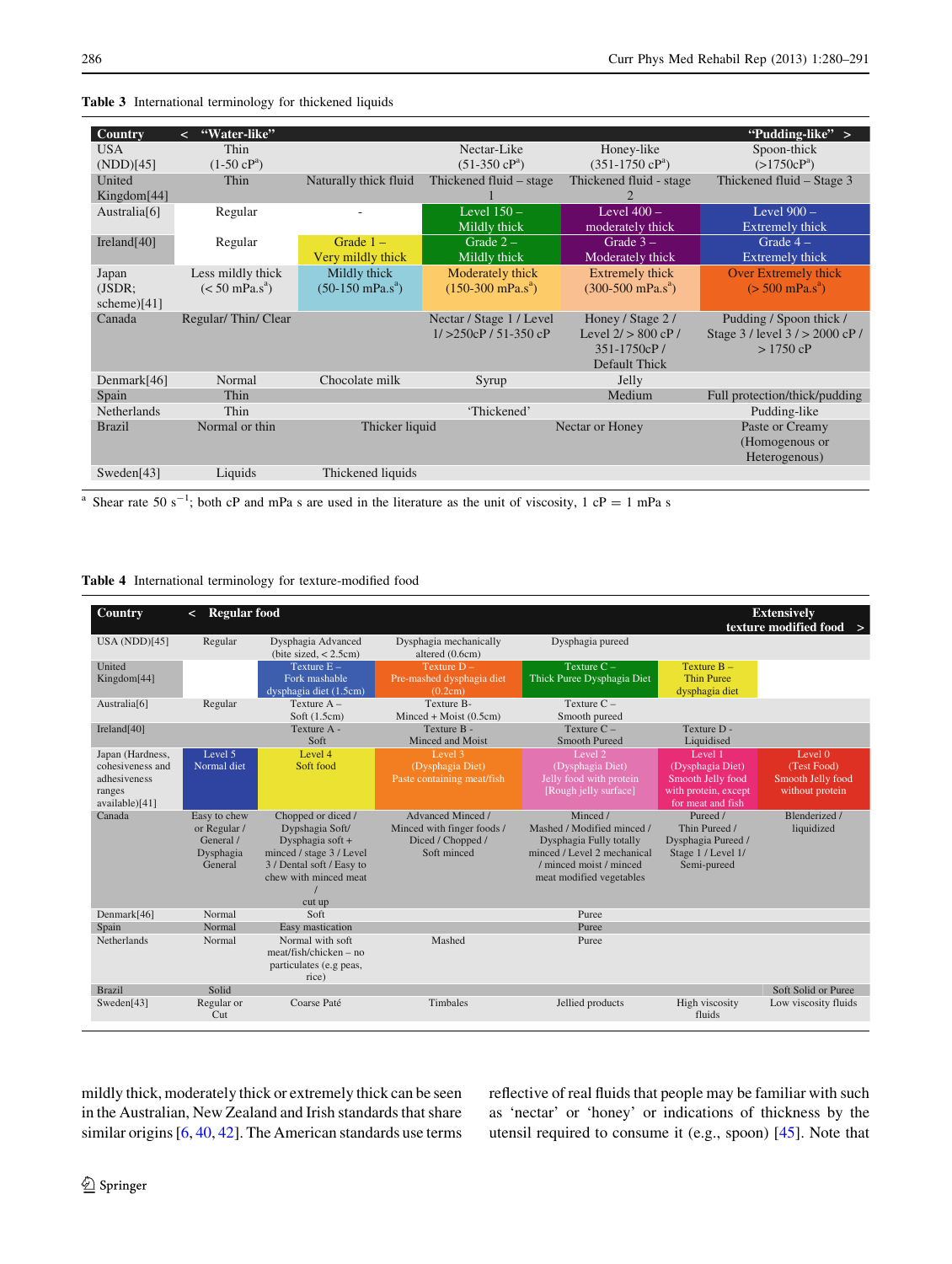some countries use colors in addition to descriptors to identify different levels. Colors are widely used in society as an additional means of communication, for example, the universal understanding of the traffic light system.

The Japanese Society of Dysphagia Rehabilitation (JSDR) appears to be the most advanced in providing measurable specifications for both liquids and foods. The JSDR is also in the process of converting rheological measures for liquids expressed in mPa s to line-spread measure values (cm) [[41\]](#page-10-0). The Japanese system of identifying texture-modified foods is very advanced, incorporating energy content (kcal), protein (g) and measures of hardness, adhesiveness and cohesiveness for each food level. Measures are also differentiated on whether the food is served cold (15  $\degree$ C) or warm (45  $\degree$ C). With extremely texture-modified foods, Japanese clinicians also determine whether purée or jelly textures are safer or easier to swallow. The Japanese system also includes a recommendation for 30–40 % weight/volume for barium sulfate to be added to foods/liquids to ensure substances are radiopaque for videofluoroscopy examination. Addition rates of locally available thickening agents (gels, powder thickener, agar) per 100 ml liquid barium are also available.

Although national standards have been implemented in a number of countries, to the best of our knowledge only one country has evaluated uptake of their national descriptors. In the review of the uptake of Australian standards, Jukes et al. [[21](#page-10-0)••] reported that over a 3-year period 88 % of respondents had either fully or partially implemented the new terminology. Two key benefits emerged regarding the importance of national standardized terminology: (1) perception of increased patient safety and (2) improved interprofessional collaboration.

#### International Initiative

Although it is possible to produce tables of international comparisons such as those included in this article, the universality of a single understood terminology for texturemodified foods and fluids has great appeal. Improved patient safety and inter-professional collaboration, as reported in the Australian study exploring the uptake of national standards, serve to benefit individuals with dysphagia worldwide. Given the success of these initiatives at a national level, a bold idea has emerged to pursue and embrace international standardization.

In June 2012, a group of founding task force members representing many facets of the dysphagia journey including medical, nursing, allied health, patient safety, industry, chemical engineering and food technology expertise came together. The result of this meeting was the formation of the International Dysphagia Diet Standardisation Initiative (IDDSI; web address: [www.iddsi.org](http://www.iddsi.org)).

IDDSI is an independent and not-for-profit entity. The initiative was officially launched in October 2012 at the meeting of the European Society of Swallowing Disorders in Barcelona, Spain.

The aim of this global initiative is to develop international standardized terminology and definitions for texturemodified foods and thickened liquids for individuals with dysphagia of all ages, in all care settings, and all cultures. Through collaboration the group intends to deliver international standardization of terminology and definitions by 2015.

A 2-year time frame and a four-stage plan have been produced to bring international standardization to fruition. This document marks one of the first official steps in documenting the process. The scope of the project is listed below:

This project will seek to:

- Determine the number of food texture classifications to be defined for international standardized use (inclusive of adult and pediatric requirements).
- Determine the number of fluid thicknesses to be defined for international standardized use (inclusive of adult and pediatric requirements).
- Determine standard names/identifiers for each of the food and fluid thickness classifications. Include objective measurement data and best scientific evidence where it exists paired with low-technology and descriptive measures.
- Identify examples of foods that are appropriate for each of the classifications, including culturally specific foods.
- Gain input and consensus from key stakeholders regarding: the number of classifications, definitions, appropriate foods/fluids and names/identifiers for the food textures and fluid thickness levels to be used.
- Communicate the international standards to key stakeholders and commence education of stakeholders regarding the international standards.

It should be noted that regardless of the number of classifications that are ultimately chosen to describe food and fluid texture modification, there is no a priori intention that all classifications of texture modification will necessarily be used, merely that they are all clearly identified and defined. Future research will be needed to explore and confirm whether physiological differences or therapeutic benefits exist for different levels of texture modification, as delineated by the proposed standards.

This project will not: (1) involve the implementation or 'roll out' of the international dysphagia diets once developed, (2) cover the nutritional adequacy of texture-modified diets or fluids, (3) develop guidelines for clinical application and clinical outcomes, (4) address patient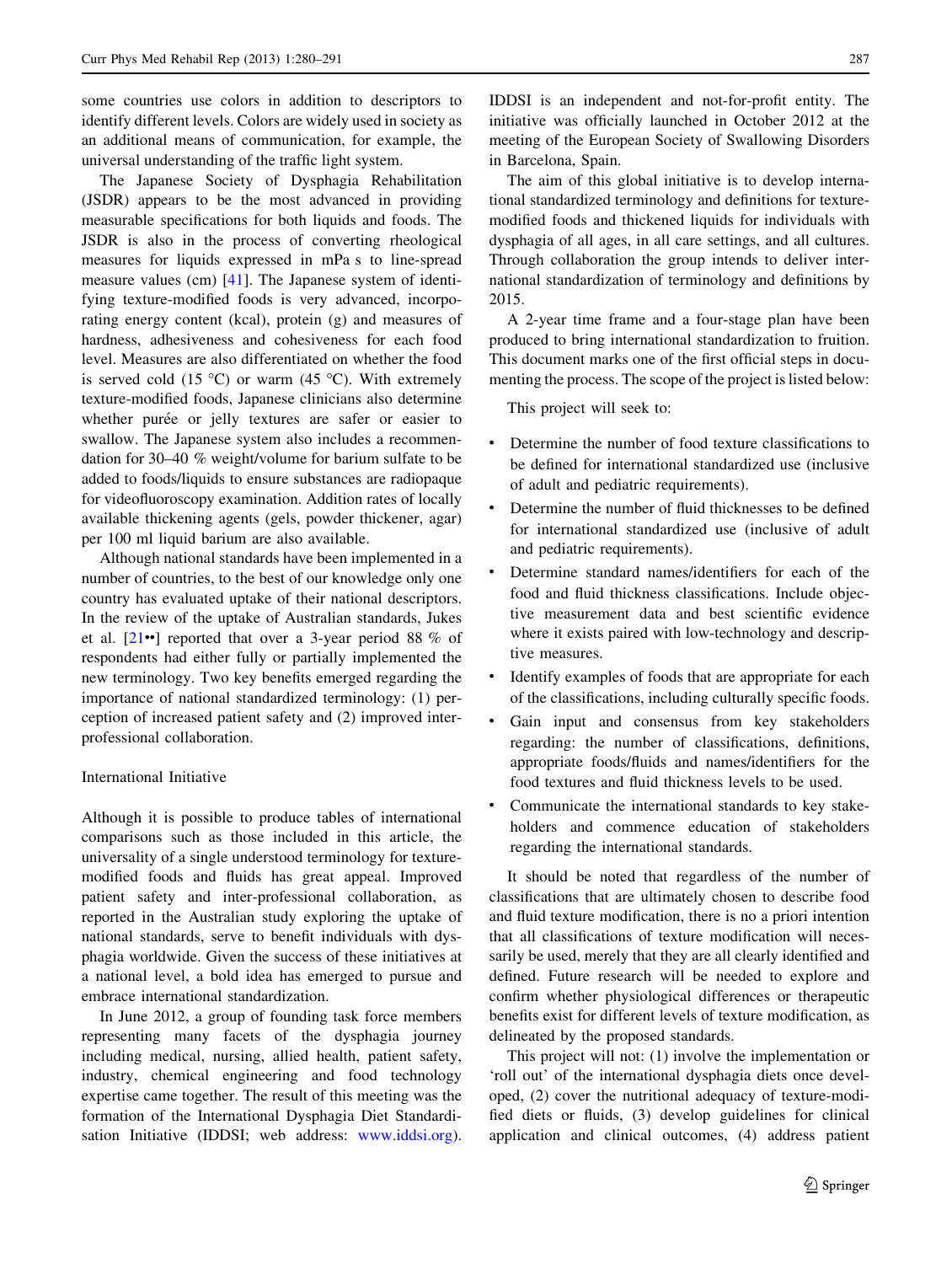acceptability of modified diets or fluids or (5) address issues of the reliability in consistency of thickened fluids during production.

#### Project Plan

Stage 1—Collaboration and Consolidation (Early to Mid 2013)

A review of existing published national terminology and definitions will be conducted and published. Current accumulated tables will be sent to associations for healthcare professionals involved in dysphagia care for validity and to capture countries that may be in the process of standardization. Four work streams will be established to support the project, these being: communication, scientific, industry and stakeholder work streams.

#### Stage 2—Gathering the Evidence (January 2013– September 2013)

All work streams will work concurrently. The scientific work stream will conduct a multicenter systematic literature review to identify existing evidence for the use of texture modification and to glean definitions of texture modification from publications. The scientific work stream will draw on the expertise of clinical researchers, chemical engineers and food technologists in reviewing and ranking the quality of identified literature and in synthesizing any recommendations or findings that result. The scientific work stream will publish the results of the systematic review relating the evidence for the use of texture-modified foods and liquids and definitions reported in the literature. Concurrently, the communication, industry and stakeholder work streams will collaborate to develop and send out surveys to stakeholders regarding their needs for standardized terminology.

With regards to stakeholders, the authors consider that a key tenet of the project is to keep the 'person with dysphagia' firmly at the center. Thus, a consumer or 'patient' representative to inform the project is seen as critical. Similarly the perspective of the caregiver should also be recognized. Professional groups from the health industry that should be captured in stakeholder surveys include: allied health (dietitians, speech pathologists, occupational therapists), physicians, nurses, dentists and likely other groups. Other stakeholders include individuals from public health, quality improvement, safety and administration experts. Food service representatives and catering representatives were also identified as providing valuable information regarding the application of the descriptors in practice. For example, can the various descriptors be prepared in large-scale commercial settings, on-site settings and smaller settings? Industry was also identified as having a key role in this initiative with a dedicated work stream to address their input and needs in order to provide the best care to individuals with dysphagia.

# Stage 3—Interlacing Technical and Research Evidence with Clinical and Cultural Needs (October 2013–January 2014)

All work streams will work concurrently to merge information gathered from the technical and scientific reviews of the evidence with clinical and cultural needs with respect to standardized terminology. The data gathered will allow consolidation and composition of a draft set of international standardized terminology for texture-modified foods and thickened liquids for individuals with dysphagia.

# Stage 4—Consolidation and Publication (February 2014– January 2015)

From February to June 2014, the work streams will develop further surveys to allow feedback on draft international standards. In the latter half of 2014, they will review feedback provided by stakeholders, allowing fine-tuning of the international standards. At the conclusion of Delphistyle surveys, the initiative will seek endorsement of the international standards from regulatory bodies, professional associations and societies. By January 2015, a manuscript proposing the international standards is planned.

#### Challenges and Moving Forward

The authors are strongly of the opinion that persons with dysphagia should be the central focus of the project. A risk of 'professional silos,' where professional groups are concerned with 'ownership of concepts,' has been identified as a potential challenge. International terminology should be able to span the continuity of care from an acute hospital setting through to the community. The language chosen will need to be sympathetic to this need. In addition, language that can be understood across technical, cultural, professional and non-professional boundaries is regarded as important. The need to address both adult and pediatric needs has been highlighted. A challenge has been identified with respect to whether a global terminology will be practical given diverse cultural and linguistic needs. Surveys and focus groups are the vehicles proposed to answer these challenges.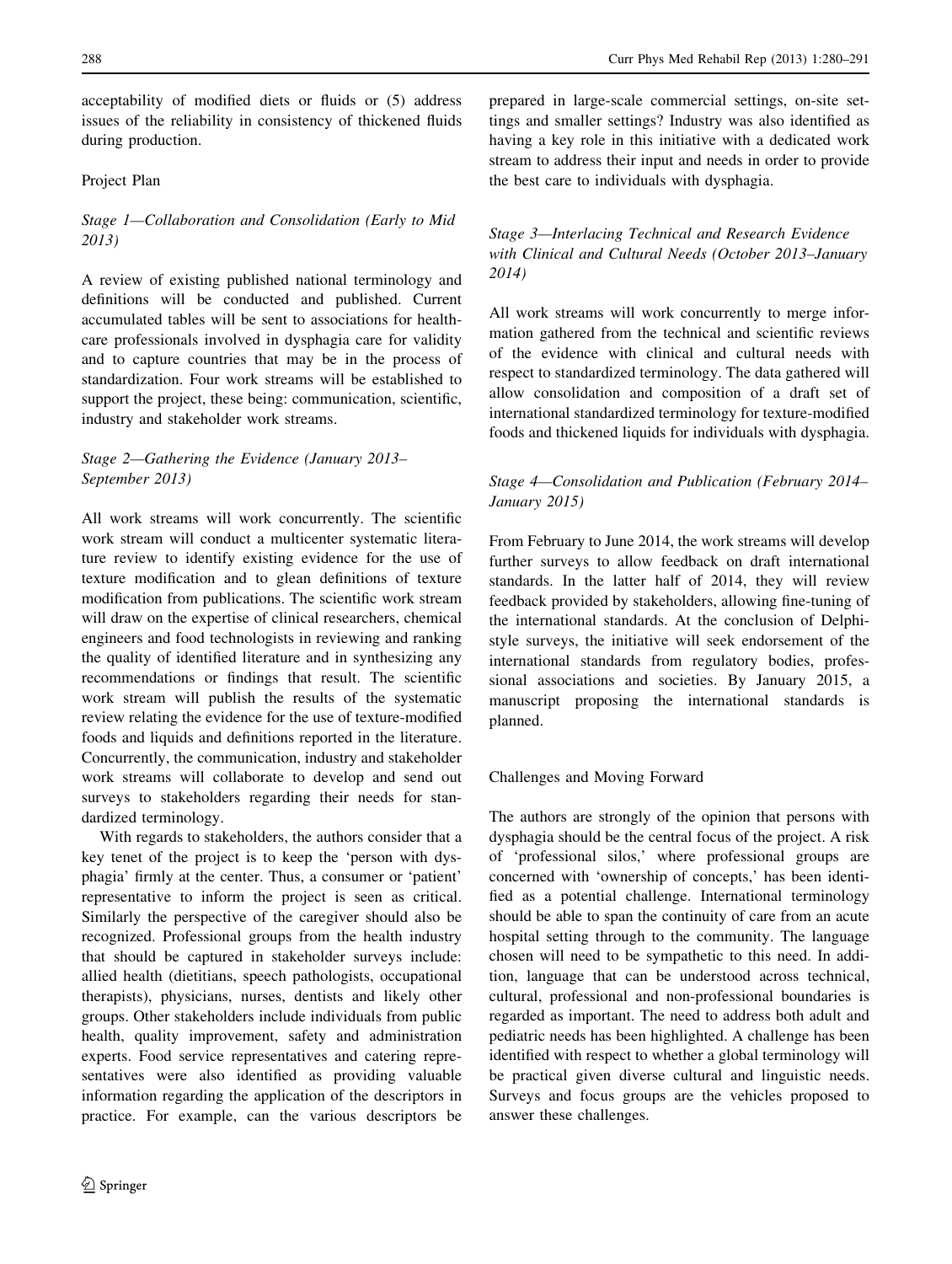#### <span id="page-9-0"></span>**Conclusions**

The benefits of standardized terminology and definitions have been demonstrated in countries around the world (the UK, USA, Australia, Japan, New Zealand, Ireland). It is our belief that international standardization will result in improved safety, reliability and quality of texture-modified foods and liquids for the vulnerable population of people with dysphagia. For government, industry, hospitals and skilled nursing facilities, standardized terminology promises benefits through the reduction of costs associated with waste and errors. For all parties, there is a desire that the implementation of standardized terminology and definitions would lead to a reduction in critical incidents where death may be an outcome. Patient safety is at the core of this initiative. The benefits of inter-professional collaboration have been ably demonstrated in the development and publication of the British Dysphagia Diet Food Texture Descriptors [\[44](#page-10-0)••]. The international initiative looks forward to building on this foundation of inter-professional collaboration for a successful outcome.

Acknowledgments We wish to acknowledge the time, expertise and input from the founding task force present at the June 2012 Meeting: Julie Cichero, Jianshe Chen, Pere Clavé, Roberto Dantas, Janice Duivestein, Jan Engmann, Kala Kaspar, Jun Kayashita, Peter Lam, Caroline Lecko, Joseph Murray, Renee Speyer and Catriona Steele. We also wish to thank the organizing committee of the 2012 European Society of Swallowing Disorders for their support by accommodating the launch of the International Dysphagia Diet Standardisation Initiative at the 2012 conference. The International Dysphagia Diet Standardisation Initiative Inc. (IDDSI) is an independent, not-for-profit entity. IDDSI is grateful to Nestle´ Nutrition Institute for their seed funding and financial support of the initiative. IDDSI is also grateful to other companies, who at the time of writing were formalizing their financial support for the initiative. Nestle´ Nutrition Institute was not involved with the design, development, writing or approval of this manuscript.

#### Compliance with Ethics Guidelines

Conflict of Interest J.A.Y. Cichero has received payment for participation in expert panels, speaking at conferences and reimbursement for travel expenses from Nestlé Health Sciences. C. Steele has received payment for participation in expert panels, speaking at conferences and reimbursement for travel expenses from Nestle´ Health Sciences. J. Duivestein has received payment for participation in expert panels, speaking at conferences and reimbursement for travel expenses from Nestlé Health Sciences. P. Clavé reports grants, personal fees and non-financial support from Fresenius Kabi, grants, personal fees and non-financial support from Nutricia, grants, personal fees and non-financial support from Nestlé Health Science, outside the submitted work; in addition, Dr. Clavé has a patent IMAGE + PHYSIOLOGY issued and is President of the European Society for Swallowing Disorders and Councilor of Dysphagia Research Society. J. Chen has received payment for participation in expert panels, speaking at conferences and reimbursement for travel expenses from Nestle´ Health Sciences. J. Kayasgita has received reimbursement for travel expenses from Nestlé Health Sciences. R. Dantas has received payment for participation in expert panels,

speaking at conferences and reimbursement for travel expenses from Nestlé Health Sciences. C. Lecko has received payment for participation in expert panels, speaking at conferences and reimbursement for travel expenses from Nestle´ Health Sciences. R. Speyer has received reimbursement for travel expenses from Nestlé Health Sciences and is secretary of the European Society of Swallowing Disorders. P. Lam has received payment for participation in expert panels, speaking at conferences and reimbursement for travel expenses from Nestlé Health Sciences. J. Murray has received payment for participation in expert panels, speaking at conferences and reimbursement for travel expenses from Nestle´ Health Sciences.

Human and Animal Rights and Informed Consent This article does not contain any studies with human or animal subjects performed by any of the authors.

Open Access This article is distributed under the terms of the Creative Commons Attribution License which permits any use, distribution, and reproduction in any medium, provided the original author(s) and the source are credited.

#### References

Papers of particular interest, published recently, have been highlighted as:

- Of importance,
- •• Of major importance
	- 1. Logemann J-A, editor. Evaluation and treatment of swallowing disorders. Austin Texas: Pro-Ed; 1998.
- 2. Martino R, Foley N, Bhogal S, Diamant N, Speechley M, Teasell R. Dysphagia after stroke: incidence, diagnosis, and pulmonary complications. Stroke. 2005;36:2756–63.
- 3. Horner J, Alberts MJ, Dawson DV, Cook GM. Swallowing in Alzheimer's disease. Alzheimer Dis Assoc Disord. 1994;8(3): 177–89.
- 4. Barczi SR, Sullivan PA, Robbins J. How should dysphagia care of older adults differ? Establishing optimal practice patterns. Semin Speech Lang. 2000;21:347–61.
- 5. Kayser-Jones K, Pengilly K. Dysphagia among nursing home residents. Geriatr Nurs. 1999;20:77–84.
- 6. Atherton M, Bellis-Smith N, Cichero JAY, Suter M. Texturemodified foods and thickened fluids as used for individuals with dysphagia: Australian standardised labels and definitions. Nutr Diet. 2007;64:53–76.
- 7. Samuels R, Chadwick DD. Predictors of asphyxiation risk in adults with intellectual disability and dysphagia. J Intell Disabil Res. 2006;50(5):362–70.
- 8. Berzlanovich AM, Fazeny-Dorner B, Waldhoer T, Fasching P, Keil W. Foreign body asphyxia: a preventable cause of death in the elderly. Am J Prev Med. 2005;28:65–9.
- 9. Okamoto N, Tomioka K, Saeki K, Iwamoto J, Morikawa M, Harano A, Kurumatani N. Relationship between swallowing problems and tooth loss in community-dwelling independent elderly adults: the Fujiwara-Kyo study. J Am Geriatr Soc. 2012;60:849–53.
- 10. Chen J. Food oral processing—a review. Food Hydrocoll. 2009;23:1–25.
- 11. Wick K, Gilbert D, Byard RW. Café-coronary syndrome-fatal choking on food: an autopsy approach. J Clin Forensic Med. 2006;13:135–8.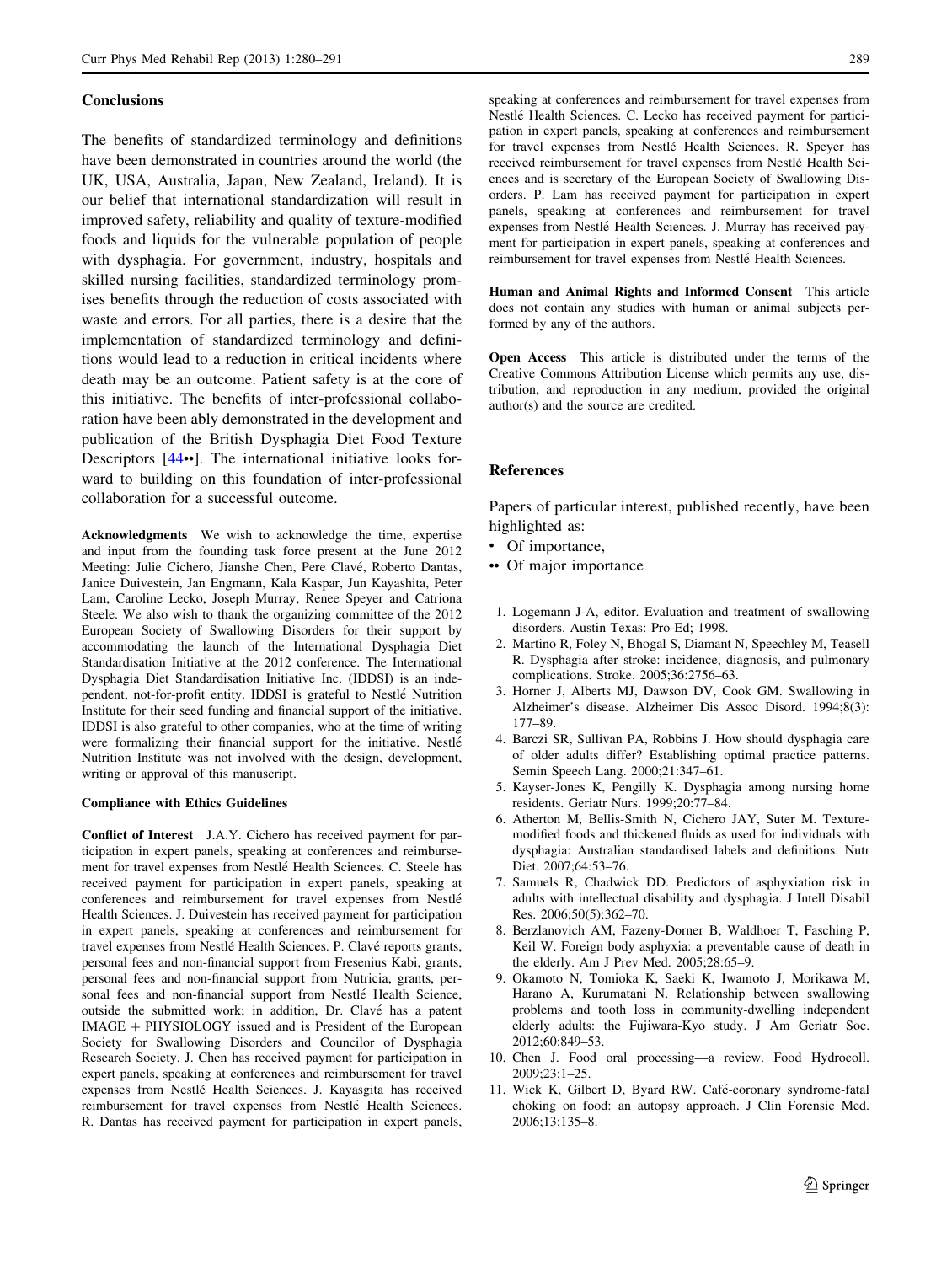- <span id="page-10-0"></span>12. • Beretin-Felix G, Machado WM, Genaro KF, Filho HN. Effects of mandibular fixed implant-supported prosthesis on masticatory and swallowing functions in completely edentulous elderly individuals. Int J Oral Maxillofac Implants. 2009;24:110–17. This article demonstrates that a lack of dentition and reliance on dentures affect not only the ability to safely manage solid foods, but also liquids.
- 13. Joshipura KJ, Willett WC, Douglass CW. The impact of edentulousness on food and nutrient intake. J Am Dental Assoc. 1996;127:459–67.
- 14. Ansai T, Takata Y, Soh I, Akifusa S, Sogame A, Shimada N, et al. Relationship between chewing ability and 4-year mortality in a cohort of 80 year old Japanese people. Oral Dis. 2007;13:214–9.
- 15. Penman JP, Thomson M. A review of the textured diets developed for the management of dysphagia. J Hum Nutr Diet. 1998;11:51–60.
- 16. Finestone HM, Greene-Finestone LS. Rehabilitation medicine: 2. Diagnosis of dysphagia and its nutritional management for stroke patients. Can Med Assoc J. 2003;169(10):1041–4.
- 17. Carruth BR, Skinner JD. Feeding behaviours and other motor development in healthy children (2–4 months). J Am Coll Nutr. 2002;21(2):88–96.
- 18. Morley RE, Ludemann JP, Moxham JP, Kozak FK, Riding KH. Foreign body aspiration in infants and toddlers: recent trends in British Columbia. J Otolaryngol. 2004;33(1):37–41.
- 19. Wilson EM, Green JR, Weismer G. A kinematic description of the temporal characteristics of jaw motion for early chewing: preliminary findings. Special Education and Communication Disorders Faculty Publications. Paper 71. 2012. [http://digitalcommons.](http://digitalcommons.unl.edu/specedfacpub/71) [unl.edu/specedfacpub/71](http://digitalcommons.unl.edu/specedfacpub/71). Accessed 26 June 2013.
- 20. Rommel N, Dejaeger E, Bellon E, Smet M, Veereman-Wauters G. Videomanometry reveals clinically relevant parameters of swallowing in children. Int J Ped Otorhinolaryngol. 2006; 2006(70):1397–405.
- 21. •• Jukes S, Cichero JAY, Haines T, Wilson C, Paul K, O'Rourke M. Evaluation of the uptake of the Australian standardized terminology and definitions for texture modified foods and fluids. Int J Speech Lang Pathol. 2012;14(3): 214–5. This paper provides information on elements that facilitated uptake of new terminology and barriers to implementation.
- 22. Keller H, Chambers L, Niezgoda H, Duizer L. Issues associated with the use of modified texture foods. J Nutr Health Aging. 2012;16(3):195–200.
- 23. Inamoto Y, Saitoh E, Okada S, Kagaya H, Shibata S, Ohta K, Baba M, Fuji N, Katada K, Wattanapan P, Palmer JB. The effect of bolus viscosity on laryngeal closure in swallowing. Kinematic analysis using 320-row area detector CT. Dysphagia. 2013;28:33–42.
- 24. Steele C, Van Lieshout PHHM. Influence of bolus consistency on lingual behaviours in sequential swallowing. Dysphagia. 2004;19:192–206.
- 25. Rempel G, Moussavi Z. The effect of viscosity on the breathswallow pattern of young people with cerebral palsy. Dysphagia. 2005;20(2):108–12.
- 26. Bisch EM, Logemann JA, Rademaker AW, Kahrilas PJ, Lazarus CL. Pharyngeal effects of bolus volume, viscosity, and temperature in patients with dysphagia resulting from neurological impairment and in normal subjects. J Speech Hear Res. 1994;37:1041–9.
- 27. Reimers-Neils L, Logemann J, Larson C. Viscosity effects on EMG activity in normal swallowing. Dysphagia. 1994;9: 101–6.
- 28. Raut VV, McKee GJ, Johnston BT. Effect of bolus consistency on swallowing—does altering consistency help? Eur Arch Otorhinolaryngol. 2001;258:49–53.
- 29. Logemann JA, Gensler G, Robbins J, Lindblad AS, Brandt D, Hind JA, Kosek S, Dikeman K, Kazandjian M, Gramigna GD, Lundy D, McGarvey-Toler S, Miller Gardner PJ. Randomized study of three interventions for aspiration of thin liquids in patients with dementia or Parkinson's disease. J Speech Lang Hear Res. 2008;2008(51):173–83.
- 30. Clavé P, De Kraa M, Arreola V, Girvent M, Farre R, Palomera E, Serra-Prat M. The effect of bolus viscosity on swallowing function in neurogenic dysphagia. Aliment Pharmacol Ther. 2006;24: 1385–94.
- 31. Robbins J, Gensler G, Hind J, Logemann J, Lindblad AS, Brandt D, Baum H, Lilienfeld D, Kosek S, Lundy D, Dikeman K, Kazadjian M, Gramigna GD, McGarvey-Toler S, Miller-Gardner PJ. Comparison of two interventions for liquid aspiration on pneumonia incidence: a randomized trial. Ann Intern Med. 2008; 2008(148):509–18.
- 32. Cichero JAY, Nicholson T, Dodrill PM. Barium liquid is not representative of infant formula: characterisation of rheological and material properties. Dysphagia. 2011;26(3):264–71.
- 33. Stuart S, Motz JM. Viscosity in infant dysphagia management: comparison of viscosity of thickened liquids used in assessment and thickened liquids used in treatment. Dysphagia. 2009;24(4): 412–22.
- 34. Cichero JAY, Hay G, Murdoch BE, Halley PJ. Videofluoroscopic fluids versus mealtime fluids: differences in viscosity and density made clear. J Med Speech Lang Pathol. 1997;5(3):203–15.
- 35. Steele CM, Van Lieshout PHHM, Goff HD. The rheology of liquid: comparison of clinicians' subjective impressions and objective measurement. Dysphagia. 2003;18:182–95.
- 36. Garcia JM, Chambers E, Matta Z, Clark M. Viscosity measures of nectar- and honey-thick liquids: product, liquid and time comparisons. Dysphagia. 2005;20(4):325–35.
- 37. Germain I, Dufresne T, Ramaswamy HS. Rheological characterization of thickened beverages used in the treatment of dysphagia. J Food Eng. 2006;73(1):64–74.
- 38. Glassburn DL, Deem JF. Thickener viscosity in dysphagia management: variability among speech-language pathologists. Dysphagia. 1998;13:218–22.
- 39. Payne C, Methven L, Fairfield C, Gosney M, Bell AE. Variability of starch-based thickened drinks for patients with dysphagia in the hospital setting. J Texture Stud. 2011;43: 95–105. This study clearly documents variability in reliably making up thickened drinks for patients with dysphagia. It shows the potential for increased patient risk or adverse events.
- 40. IASLT & Irish Nutrition and Dietetic Institute. Irish consistency descriptors for modified fluids and food. 2009. [http://www.iaslt.](http://www.iaslt.ie/info/policy.php) [ie/info/policy.php](http://www.iaslt.ie/info/policy.php). Accessed 29 Apr 2011.
- 41. Ministry of Health, Labour and Welfare. Food for special dietary uses. 2009. Japanese Government.
- 42. Standards and definitions for texture modified foods and fluids. New Zealand Speech Therapy Association and New Zealand Dietetic Association. 2007. [http://www.speechtherapy.org.nz/](http://www.speechtherapy.org.nz/infoSLTs/guidelines.position.papers/standards-definitions-for-texture-modified-foods-and-fluids) [infoSLTs/guidelines.position.papers/standards-definitions-for-tex](http://www.speechtherapy.org.nz/infoSLTs/guidelines.position.papers/standards-definitions-for-texture-modified-foods-and-fluids) [ture-modified-foods-and-fluids.](http://www.speechtherapy.org.nz/infoSLTs/guidelines.position.papers/standards-definitions-for-texture-modified-foods-and-fluids) Accessed 12 Feb 2013.
- 43. Wendin K, Ekman S, Bülow M, Ekberg O, Johansson D, Rothenberg E, Stading M. Objective and quantitative definitions of modified food textures based on sensory and rheological methodology. Food Nutr Res. 2010;54:5134–44.
- 44. •• National Patient Safety Agency, Royal College Speech and Language Therapists, British Dietetic Association, National Nurses Nutrition Group, Hospital Caterers Association. Dysphagia diet food texture descriptions. 2011. [http://www.ndr-uk.](http://www.ndr-uk.org/Generalnews/dysphagia-diet-food-texture-descriptors.html) [org/Generalnews/dysphagia-diet-food-texture-descriptors.html.](http://www.ndr-uk.org/Generalnews/dysphagia-diet-food-texture-descriptors.html) Accessed 29 Apr 2011. This publication successfully used inter-professional collaboration, keeping patient safety at the center of the initiative.